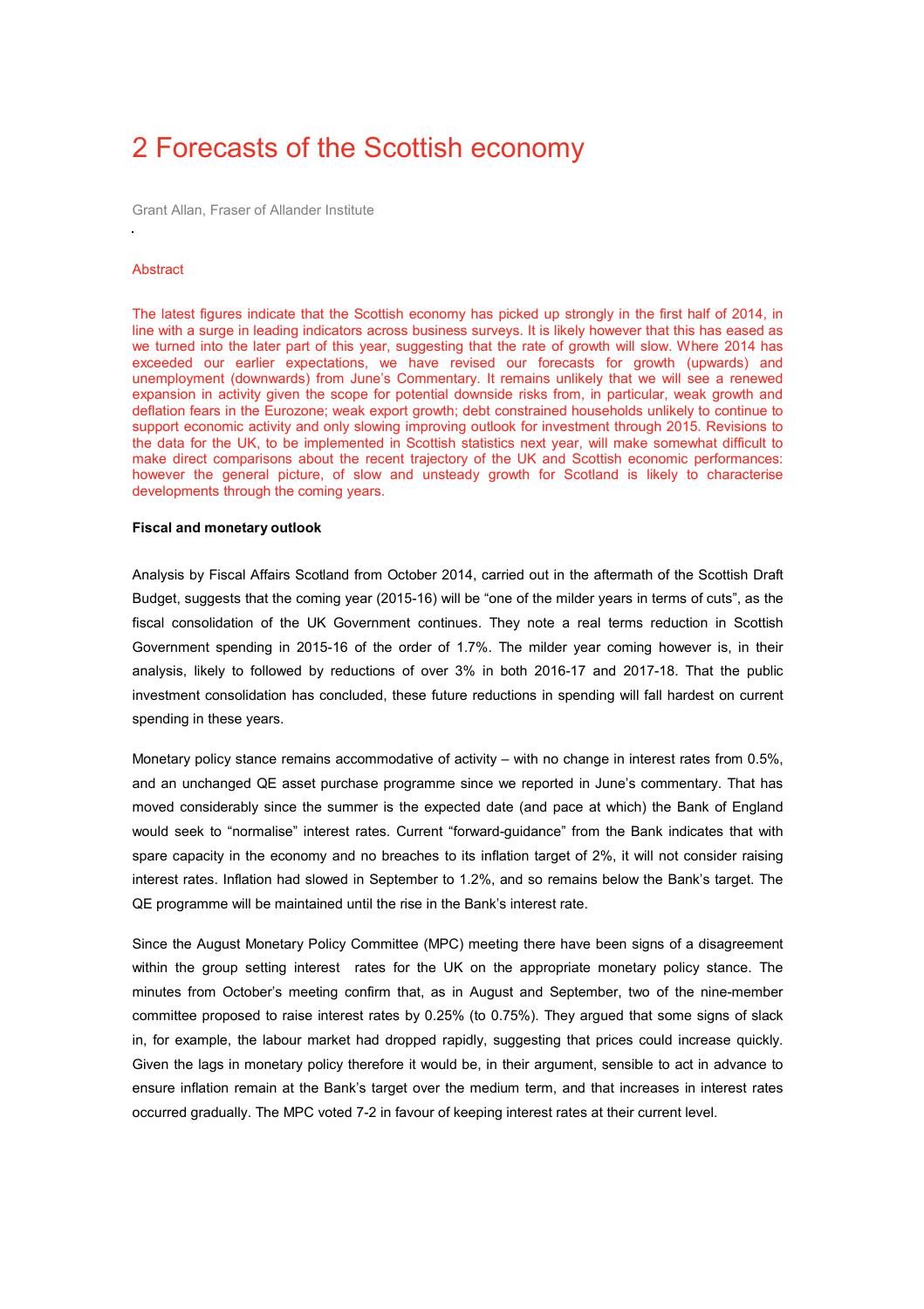# **Households**

It is clear that household spending has driven a considerably portion of economic activity in Scotland and the UK. What is also clear from Figure 1 is that the volatility of (real) consumption spending growth has been greater in Scotland that the UK as a whole, as evidenced by two quarters of real terms reductions in spending growth during 2013. In the most recent quarter for which data is available (Q1 2014) consumer spending grew by 0.86% in Scotland and 0.89% in the UK as a whole. Data for Q2 2014 will be available on 12<sup>th</sup> November 2014. While savings ratios are not currently comparable for the UK and Scotland due to data compatibility it appears likely that the pattern of a declining savings ratio has continued for the UK as a whole, indicating that consumption is continuing to be funded from reductions in savings in the absence of wage growth. With the rate of increase in consumer prices (CPI) at 1.9% in June 2014, there is continued slow growth to wages in the UK (with no comparable series for Scotland available). Average weekly earnings growth during the second quarter of 2014 was 0.9% for regular pay (i.e. not including bonuses).



**Figure 1:** Household real consumption spending growth, Scotland and UK, Q1 2000 to Q1 2014, % q-

on-q



### **Investment**

Classification changes mean that – until the Scottish data is consistent with changed UK data – it will be difficult to directly compare trends in investment spending. (For example, reclassifications to investment spending now mean that some Research and Development activity is classified as "Investment", while this will not be so in the Scottish series on investment until data is comparable). These changes are likely to have an impact on the path of investment spending over the recession. Figure 2 – which gives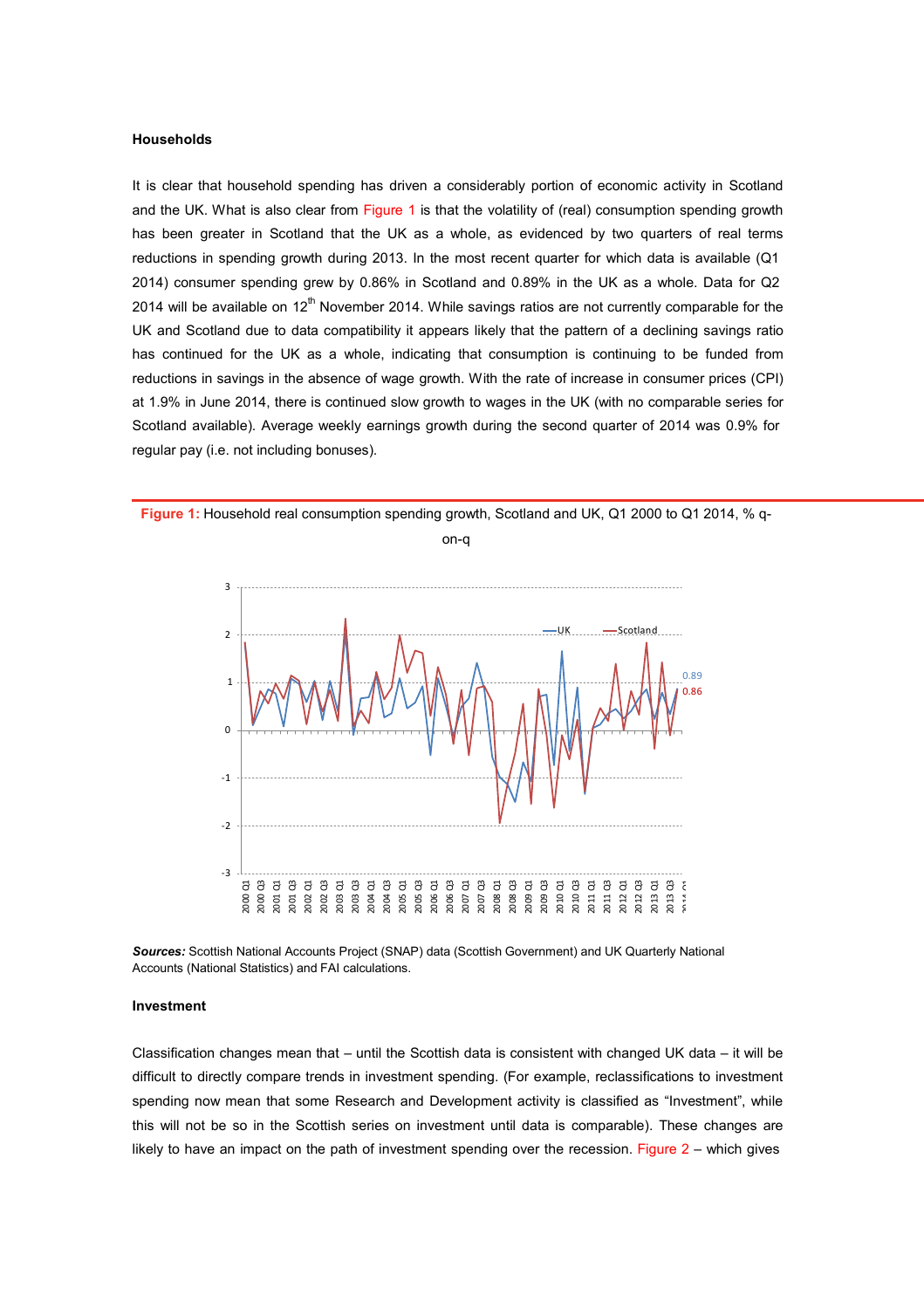comparable figures for Scotland and the UK to Q1 2014 - suggests that investment spending in Scotland had returned its level in 2008, while UK series was about 10% below its earlier (2008). Revisions to the UK series however now show a different profile to investment, so we hesitate to draw broad conclusions about the relative strength in investment spending in Scotland and the UK, based purely on this diagram (which relates to the first quarter of the year only).

The Bank of England's latest Inflation Report noted that business investment outlook between May and September was largely unchanged. Demand uncertainty was again important, but appear to have "receded" in the last year. They also point to excess capital in some sectors as potentially impacting on the scope for investment growth to grow sharply: since those sectors would not need to invest to expand output if demand conditions ease.



**Figure 2:** Real gross fixed capital formation, Scotland and the UK, Q1 1998 to Q1 2014

*Sources: Scottish National Accounts Project (SNAP) data (Scottish Government) and UK Quarterly National Accounts (National Statistics) and FAI calculations.*

#### **Trade**

The latest statistics on Scottish exports to the rest of the world – covering manufacturing exports alone (roughly 60% of Scottish exports outside of the UK) – showed that in the second quarter of 2014 there was growth of 2.8% on Q1, and the second consecutive quarterly increase. In constant price terms, exports were helped by a rebound of exports from refined petroleum activities for the second consecutive quarter (up 4.4% in Q2, following a 14.5% increase in Q1), following the sharp contraction in Grangemouth activity during Q4 2013. There was a reduction in drink exports, continuing the weak overseas exports performance for that sector since the start of 2013.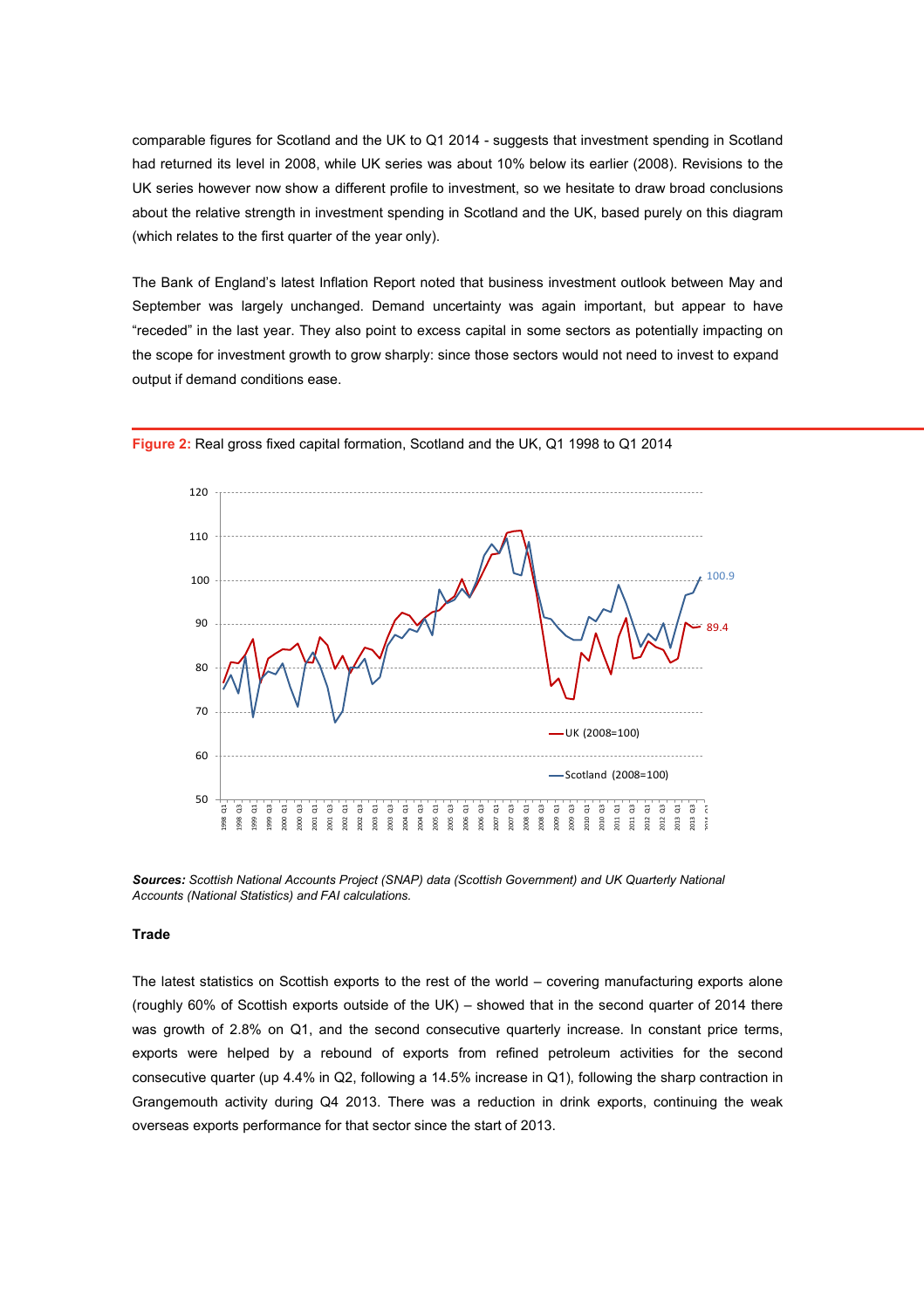In terms of key markets for Scottish products, latest figures suggest little room for relaxed optimism about the short-term trajectory. Markit's PMI for the Eurozone in October 2014 suggested a broad stability (indeed a small improvement) in activity however it was noted that the eurozone was "teetering on the edge of another downturn" with stagnation in new orders and declining employment, a contraction in business confidence and continued deflation. The Bank of England's MPC minutes from October note that "there was mounting evidence of a loss of momentum in the euro area, including in Germany". It is clear that downside risks to Eurozone economic activity cannot be ignored, and showing the dependence of an export-driven recovery on developing new international markets. Growth in the US is forecast to strengthen and is the only one of Scotland's major international export markets to have seen upward revisions to growth for 2014 and 2015 since Summer 2014. Again, it appears that without US markets, Scotland's export performance would be significantly worse. Table 1 shows the forecasts for growth in key global markets for Scottish products through 2014 and 2015.

In September the OECD identified slow growth in the Eurozone as principally due to "anaemic" demand, suggesting that additional steps were required to increase demand in the Eurozone – such as "more vigorous monetary stimulus" - and avoid the possibility of damaging period of deflation (a risk also noted by the IMF). With significant debt across Eurozone members, deflation would be particularly harmful. The OECD cautioned against seeing more recent increases in inflation expectations as a sign of the path of inflation, given there had been little sign of the period of deflation in Japan prior to its damaging period of deflation in the early 1990s. Interestingly, October's World Economic Outlook appraised the macroeconomic benefits of public infrastructure projects. They report that for advanced economies – and depending on the degree of slack, the stance of monetary policy and the way in which the investment is financed – such projects could have significantly positive impacts on output.

|                | 2014                  |                          |                       | 2015                     |  |
|----------------|-----------------------|--------------------------|-----------------------|--------------------------|--|
|                | IMF (October<br>2014) | OECD (September<br>2014) | IMF (October<br>2014) | OECD (September<br>2014) |  |
| <b>USA</b>     | 2.2                   | 2,1                      | 3.1                   | 3.1                      |  |
| Netherlands    | 0.6                   |                          | 1.4                   |                          |  |
| France         | 0.4                   | 0.4                      | 1.0                   | 1.0                      |  |
| Belgium        | 1.0                   |                          | 1.4                   |                          |  |
| Germany        | 1.4                   | 1.5                      | 1.5                   | 1.5                      |  |
| Ireland        |                       |                          |                       |                          |  |
| United Kingdom | 3.2                   | 3.1                      | 2.7                   | 2.8                      |  |
| China          | 7.4                   | 7.4                      | 7.1                   | 7.3                      |  |
| Japan          | 0.9                   | 0.9                      | 0.8                   | 1.1                      |  |
| Euro area      | 0.8                   | 0.8                      | 1.3                   | 1.1                      |  |

**Table 1:** Economic growth forecasts for 2014 and 2015 for major Scottish export markets, plus UK, China, Japan and Euro area, % p.a.

*Sources: World Economic Outlook (International Monetary Fund, IMF, October 2014) and Interim Economic Assessment (Organisation for Economic Cooperation and Development, OECD, September 2014) Notes:a "-" indicates a country forecast is not produced.*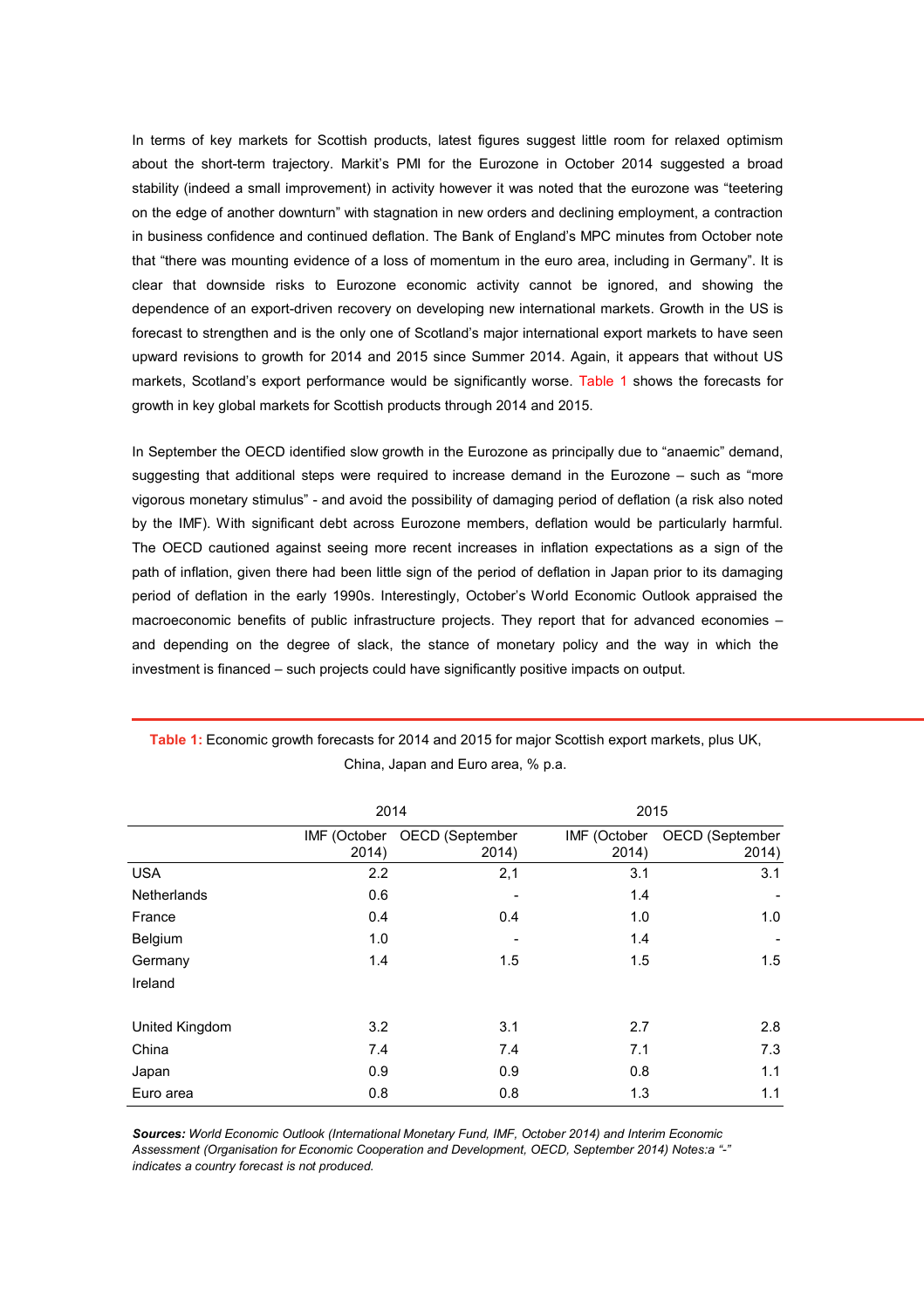# **Forecasts for the Scottish economy: Detail**

While in June we reported on a return of optimism evident through surveys at that point, we warned that these appeared to be driven by stronger than expected household spending growth. Data now available for the second quarter of 2014 suggests that the first half of the year saw strong growth, however there remains limited evidence of a recovery in (private) investment spending or exports. Data for Q2's (manufacturing) exports performance suggests a second quarter of positive growth however there were continued declines in drink exports, worth around 25% of Scottish exports.

Details from the latest Scottish GDP results for Q2 2014 suggest that in that quarter Scotland grew in line with the UK rate. Construction activity in Scotland in Q2 appeared to be more robust than in the UK as a whole (growing by 3.6% in Scotland and 0.7% in the UK) however this reversed three consecutive quarters where UK construction sector activity had been stronger. Service sector growth rates were broadly similar. Definitional changes to GDP make longer term comparisons between UK and Scottish economic activity at aggregate and sectoral level more difficult to draw.

Survey evidence points to some continued activity through the first half of 2014, consistent with the strong estimates for these two quarters. Most recent surveys for Q3 suggest that the rate of growth has eased into the second half of the year.

We note that export markets for Scottish goods appear to be facing continued growth problems with price deflation and continuing risk to the Eurozone countries, which are some of Scotland's major overseas markets. Domestic demand – specifically household consumption, with continued public austerity – appears to be robust however, we caution that households cannot continue to support economic activity in absence of real wage growth, and recent growth in the level of private debt suggests that consumption is increasing faster than wage income. As public austerity policy continues to reduce real (government consumption) spending through the next (Westminster) Parliament, this will continue to depress government spending as a driver of economic activity. The IFS note that around half of the planned Government's fiscal consolidation has taken place at the time of writing.

# **Results**

In this section of the *Commentary*, we forecast year-on-year real growth in Scotland's key economic and labour market variables. In this issue, we forecast all variables for 2014, 2015 and 2016. Our forecasts cover Scotland's Gross Value Added (GVA), employee jobs and unemployment. The model used is multi-sectoral, and where useful, results are reported to sectoral categories.

We begin with the forecasts for GVA growth in the Scottish economy. The trend for annual growth in Scotland between 2005 and 2013 and our forecasts for the period to 2016 are shown in Figure 3. This also includes our upper and lower forecasts growth. As previously, the range around the central forecast is based on our past forecast accuracy of the first release of growth for the year. The changing basis for growth described above means that – following the release during 2015 of backdated growth figures for years which have been forecast – it is likely that earlier forecasts may appear to have larger errors. We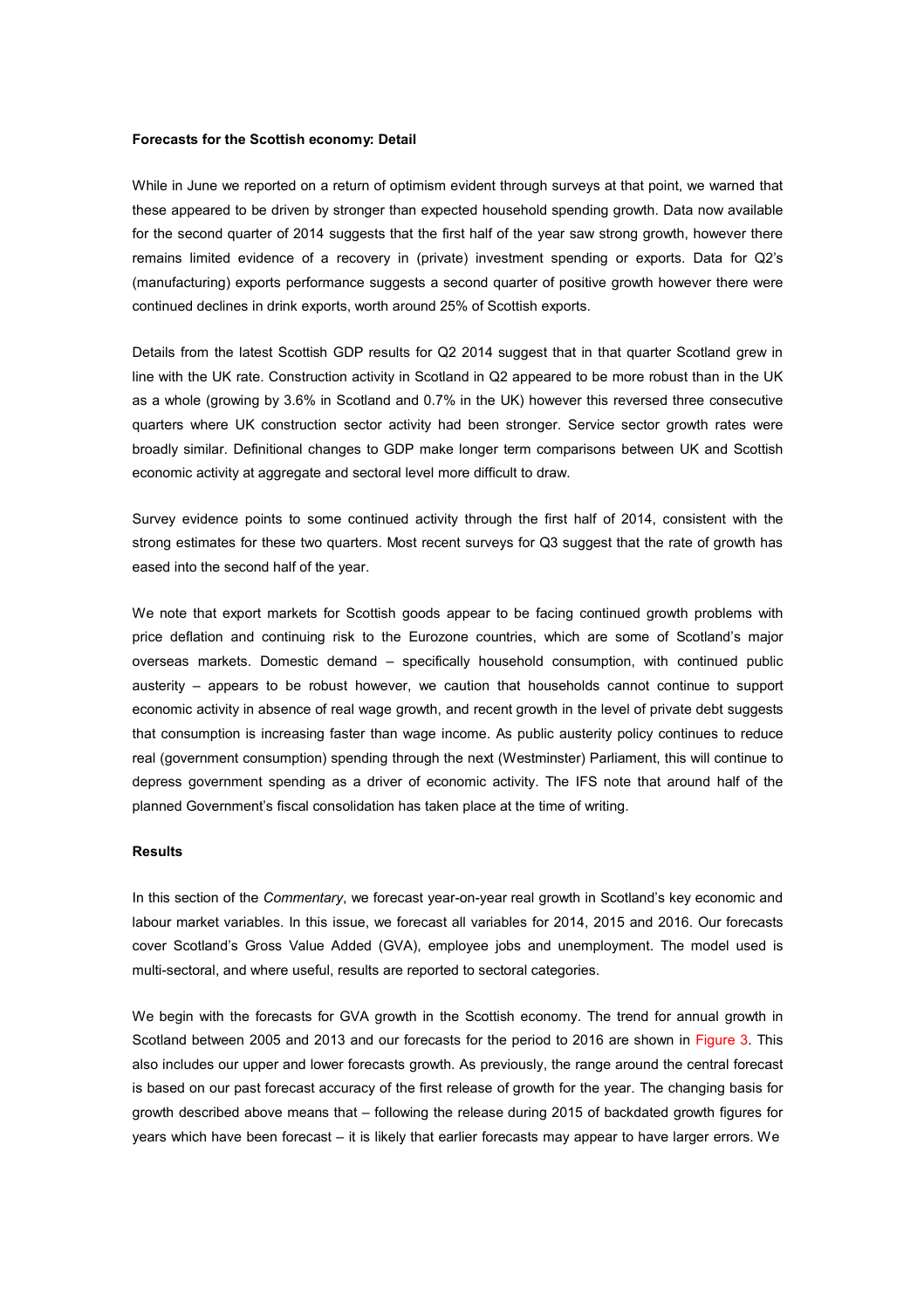will reflect on the changing profile to Scotland economic growth and the implications for the assessment of our previous forecasts once the updated and revised Scottish data is produced.

Based on earlier forecasts since 2000, the mean absolute error of forecasts in the winter period and growth in the same year is 0.288 percentage points. Growth forecast errors for the following year are 0.494 percentage points. This gives the range for the upper and lower bands in 2014 and 2015. Our past forecast errors for the longest forecast horizon is 1.120 percentage points, so this is used to give the range around our central forecast for 2016.

Relative to June 2014's forecasts we have now revised up our central forecast for GVA growth in 2014 from 2.5% to 2.7% (i.e. a revision upwards up by 0.2 percentage points) and largely driven by better than expected growth outcomes through the first half of 2014, in particular the stronger than expected performance in the second quarter. Our forecast for 2015 remains at 2.2%, while we have revised our forecast for 2016 down from 2.4% to 2.1% in light of the weaker domestic and global environment for growth beyond the short term.

For comparison purposes, the UK's Office for Budgetary Responsibility (OBR) forecast for growth in 2014 (made in March 2014) and the median of independent growth forecasts for the UK made during the last three months for 2014 are 2.7% and 3.1% respectively, while for 2015 the respective figures are of 2.3% and 2.6% respectively.



#### *Sources: Fraser of Allander Institute forecasts, November 2014*

In addition to the aggregate growth forecasts in our central scenario, Table 2 presents our forecasts for GVA growth in 2014, 2015 and 2016 for three broad sectoral groupings: the "production", "construction" and "services" sectors of the Scottish economy. Much of the reduction in growth forecast for 2016 is in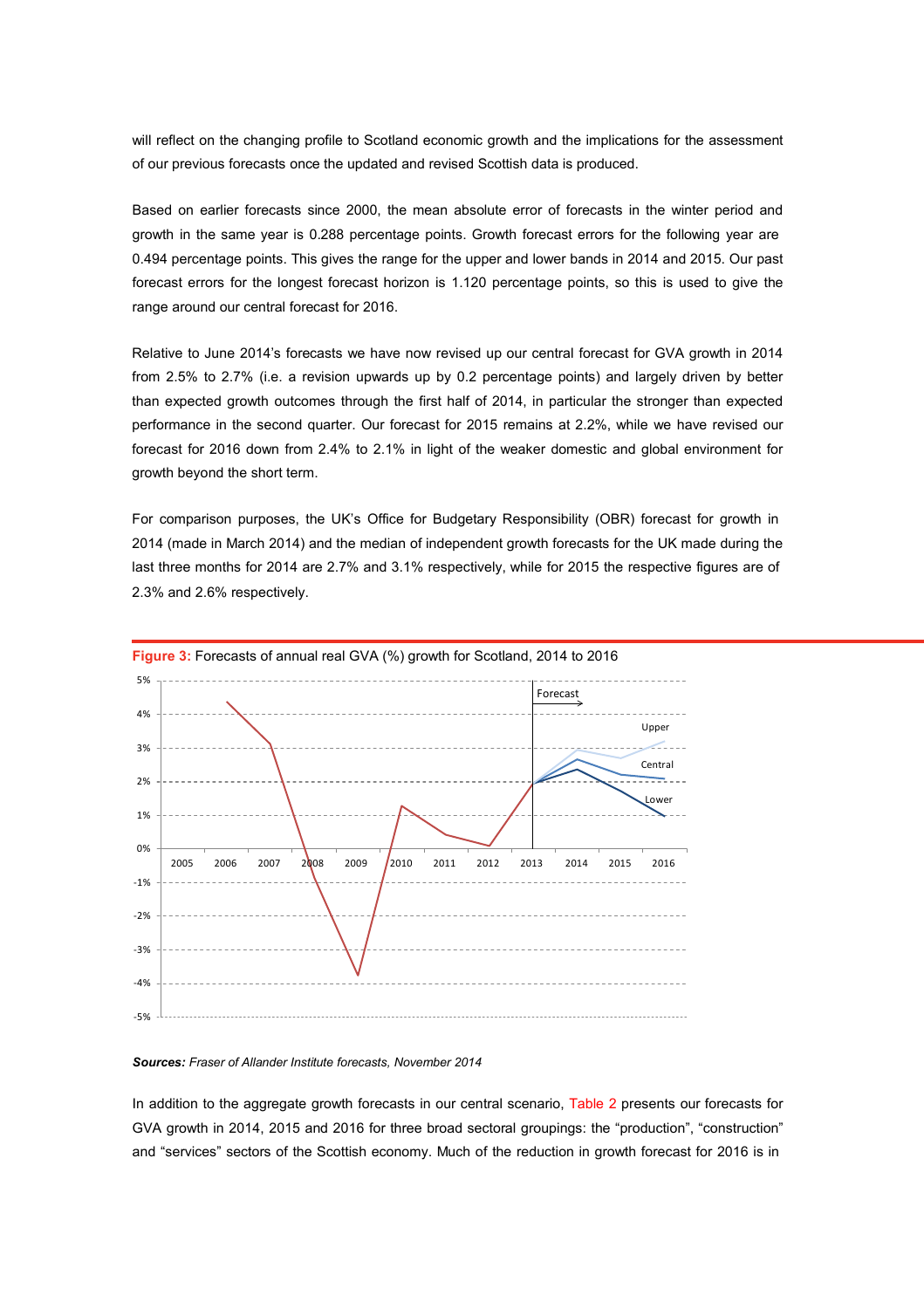the services sector, as household spending is projected to recover more slowly than previously anticipated and with slower growth in Scottish export markets.

|                 | 2014 | 2015 | 2016 |
|-----------------|------|------|------|
| <b>GVA</b>      | 2.7% | 2.2% | 2.1% |
| Production      | 3.1% | 2.6% | 2.5% |
| Construction    | 2.0% | 1.3% | 1.2% |
| <b>Services</b> | 2.5% | 2.1% | 2.0% |

**Table 2:** Scottish GVA growth (%) by sector, 2014 to 2016

*Source: Fraser of Allander Institute forecasts, November 2014*

# **Employment and unemployment**

Detailed commentary on recent developments in the Scottish labour markets can be found in the Overview of the Scottish Labour Market section of this *Commentary.* Here we present our forecasts for the number of employee jobs in the Scottish economy. We forecast the number, sectoral breakdown and percentage changes in employee jobs at the end of 2014, 2015 and 2016 respectively, as well as the ILO measure of unemployment over the same period.

The most up to date employee jobs series for Scotland shows that there were 2,358,000 employee jobs in Scotland in the second quarter of 2014. This was an increase of 13,000 jobs from the end of 2013 and saw an additional 5 thousand jobs created in the second quarter of 2014. The level of employee jobs is now 122,000 jobs (4.9%) lower than the peak of employee jobs in Scotland in Q3 2008 (2,480,000). This has improved from a trough in the second quarter of 2013 when there were 203,000 fewer jobs (8.5%) than at the pre-recession peak.

Our new forecasts for employee jobs are shown in Table 3, alongside a sectoral breakdown of employee job numbers. The number of total employee jobs is forecast to increase in each year, and have been revised up slightly since our June 2014 forecasts. The number of jobs is now forecast to increase by 2.0% in 2014 (up from 1.8%) with a slightly upward revision to the net annual change in employee jobs from 43,100 to 46,560 through to the end of 2014. Our forecast for 2015 is for the Scottish economy to add 41,600 jobs in 2015, down slightly from our June forecast. We continue to forecast the number of employee jobs in Scotland to breach its previous (2008) high by the end of 2016. The net change in employee jobs consistent with our upper, central and lower forecasts are shown in Table 4.

We present out forecasts for unemployment at the end of 2014, 2015 and 2016 in our central scenario in our central forecasts in Table 5. In line with the forecasts produced since June 2013, we report the forecasted number (and rate) of those unemployed under the International Labour Organisation definition of unemployment. This is preferred to the claimant count measure as it gives a more complete picture of the extent of labour resources available for work but unable to find work, and so is a better measures of the level of spare capacity in the Scottish labour market.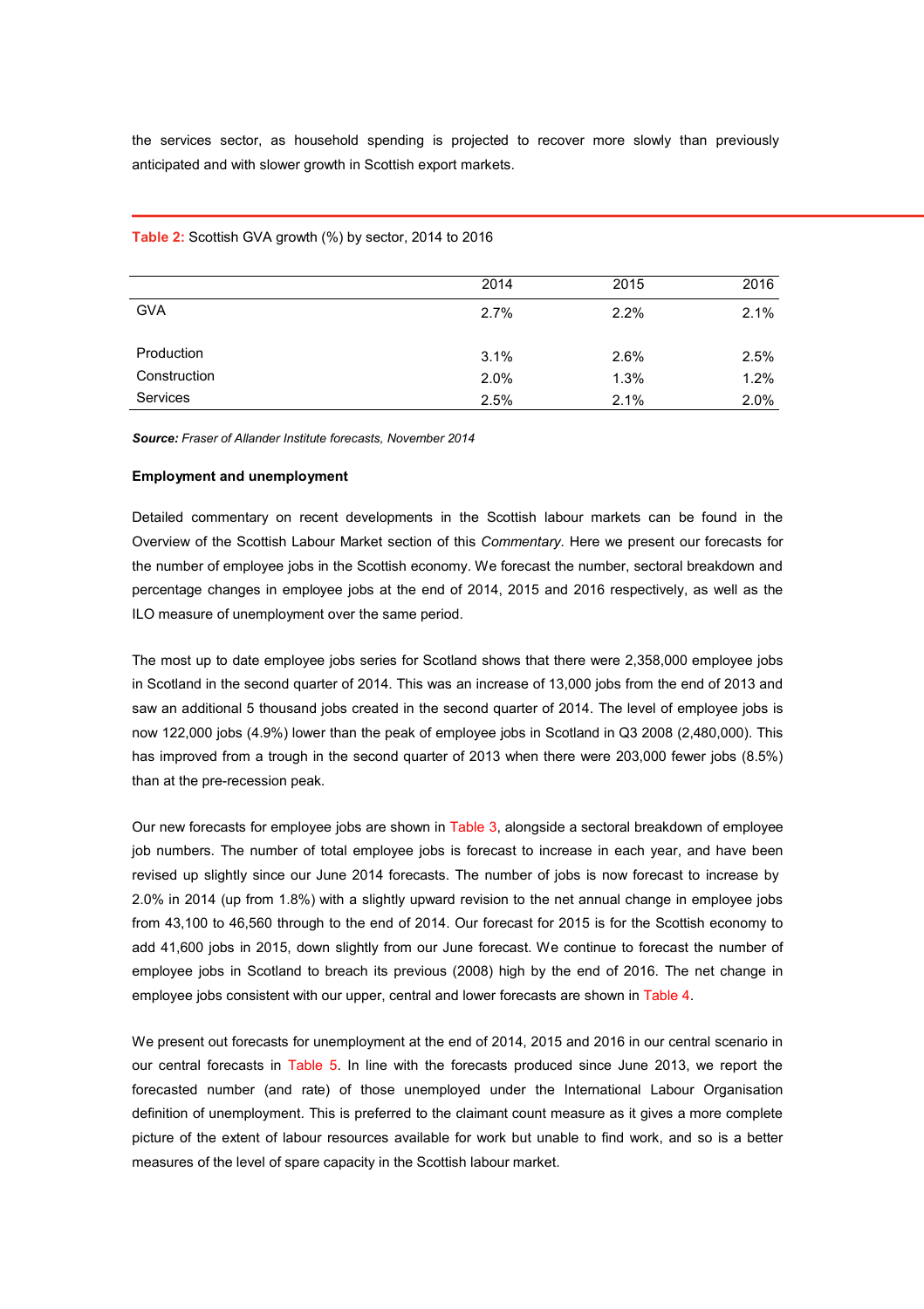|                             | 2014      | 2015      | 2016      |
|-----------------------------|-----------|-----------|-----------|
| Total employee jobs, Dec    | 2,391,560 | 2,433,179 | 2,482,058 |
| Net annual change (jobs)    | 46,560    | 41,600    | 48,900    |
| % change from previous year | 2.0%      | $1.7\%$   | 2.0%      |
|                             |           |           |           |
| Agriculture (jobs, 000s)    | 41        | 44        | 47        |
| Annual change               | 3,600     | 3,050     | 3,300     |
| Production (jobs, 000s)     | 252       | 257       | 262       |
| Annual change               | 2,100     | 4,400     | 5,400     |
| Construction (jobs, 000s)   | 121       | 122       | 124       |
| Annual change               | 1,600     | 1,550     | 1,900     |
| Services (jobs, 000s)       | 1,978     | 2,011     | 2,049     |
| Annual change               | 39,250    | 32,600    | 38,300    |

**Table 3:** Forecasts of Scottish employee jobs ('000s, expect where stated) and net change in employee jobs in central forecast, 2014 to 2016

*Note: Absolute job numbers are rounded to the nearest 50.*

*Source: Fraser of Allander Institute forecasts, November 2014*

**Table 4:** Net annual change in employee jobs in central, upper and lower forecast, 2014 to 2016

|         | 2014   | 2015   | 2016   |
|---------|--------|--------|--------|
| Upper   | 53,000 | 53,450 | 76,750 |
| Central | 46,560 | 41,600 | 48,900 |
| Lower   | 33,400 | 19,900 | 29,900 |

*Note: Absolute job numbers are rounded to the nearest 50. Source: Fraser of Allander Institute forecasts, November 2014*

The recent labour market data at time of writing  $(7<sup>th</sup>$  November) indicates that the ILO unemployment rate in Scotland was 6.4% in the second quarter of 2014, down 0.2 percentage points on Q1 2014.In June we forecast that the unemployment rate would fall to 6.4% by the end of 2014. In light of stronger than anticipated growth in the first half of 2014 we have revised down our forecasts for the unemployment rate for the end of this year (although in line with an easing of growth in activity, we anticipate the rate of decline to slow).

Our new forecasts for the unemployment rate in Scotland at the end of 2014 and 2015 are 5.3% and 5.2% respectively. Figure 4 shows both the history of the ILO measure of the Scottish unemployment